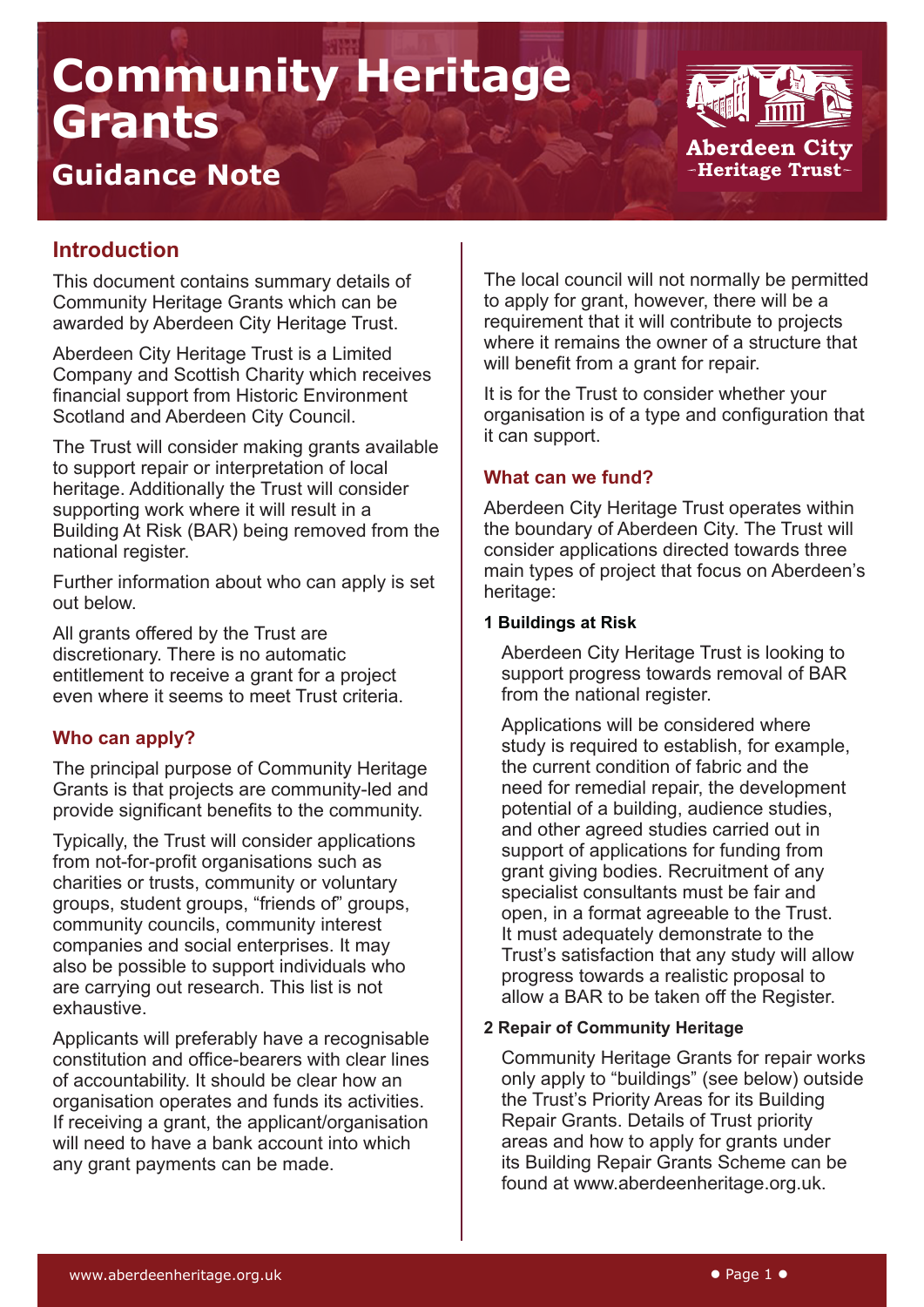## A b e r d e e n City Heritage T r u s t **C o m m u n i t y H e r i t a g e G r a n t s**

"Buildings" may be Listed Buildings or any other structure the Trust accepts has sufficient architectural or historic value to merit its support. The legal definition of building includes any structure or erection.

Grants will support substantive repair or restoration carried out in accordance with current Historic Environment Scotland guidance and conservation best practice. Guidance as to what work may be eligible for assistance can be found in the Trust's "Eligible Works" guidance www. aberdeenheritage.org.uk. More specialised types of repair will require further discussion and agreement with the Trust in advance of works being priced and any application being submitted.

Grants are not normally available for work that the Trust considers to be routine maintenance, such as patch repairs or schemes of redecoration.

Applicants will demonstrate a plan for future maintenance of any grant-aided structure is in place. Any grant will contain repayment clauses. In the event that maintenance is not carried out the Trust will recover grant.

#### **3 Interpretation of Community Heritage**

The Trust wants to develop a better understanding and appreciation of our heritage. Grants may support, for example:

- a historical study on an aspect of the built heritage, such as an historic building or street
- the creation of a walking tour focusing on an area or individual buildings of recognised built heritage
- a local reminiscence project related to the historic built environment
- academic research/study in collaboration with an educational establishment
- research on a particularly important but locally under-recognised historical figure or community

Any project should lead to materials being published in a manner that makes them accessible to the public.

The Trust will not support the erection of commemorative plaques or similar recognitions. Aberdeen City Council has its own plaque scheme which, from time to time, allows famous people or events to be recognised.

#### **What must your project deliver?**

We want your project to be meaningful and to have lasting effect where a grant has been offered. In your project you must demonstrate:

- how heritage will be better managed
- how the condition of heritage will be improved, or progress made towards improvement/reuse
- how heritage will be better identified, interpreted and explained
- what people will have learned about heritage
- what skills participants in your project have developed
- what voluntary input has been made, and
- how the project has reached the wider community

#### **How do we apply?**

Having read through the information in this guidance note, if you want to find out whether your property and any parts of your community heritage project may be eligible for grant assistance, you should complete the Preapplication enquiry form available from the City Heritage Trust website at www. aberdeenheritage.org.uk and submit this to the **Trust.** 

Should your project contain eligible works amounting to what the Trust considers to be a viable application, you will be invited to complete a Community Heritage Grant Application form.

The fact that your project generally meets Trust eligibility criteria, does not mean you are automatically entitled to receive grant assistance. The Trust will consider each application on its own merit and decide whether a grant will be offered.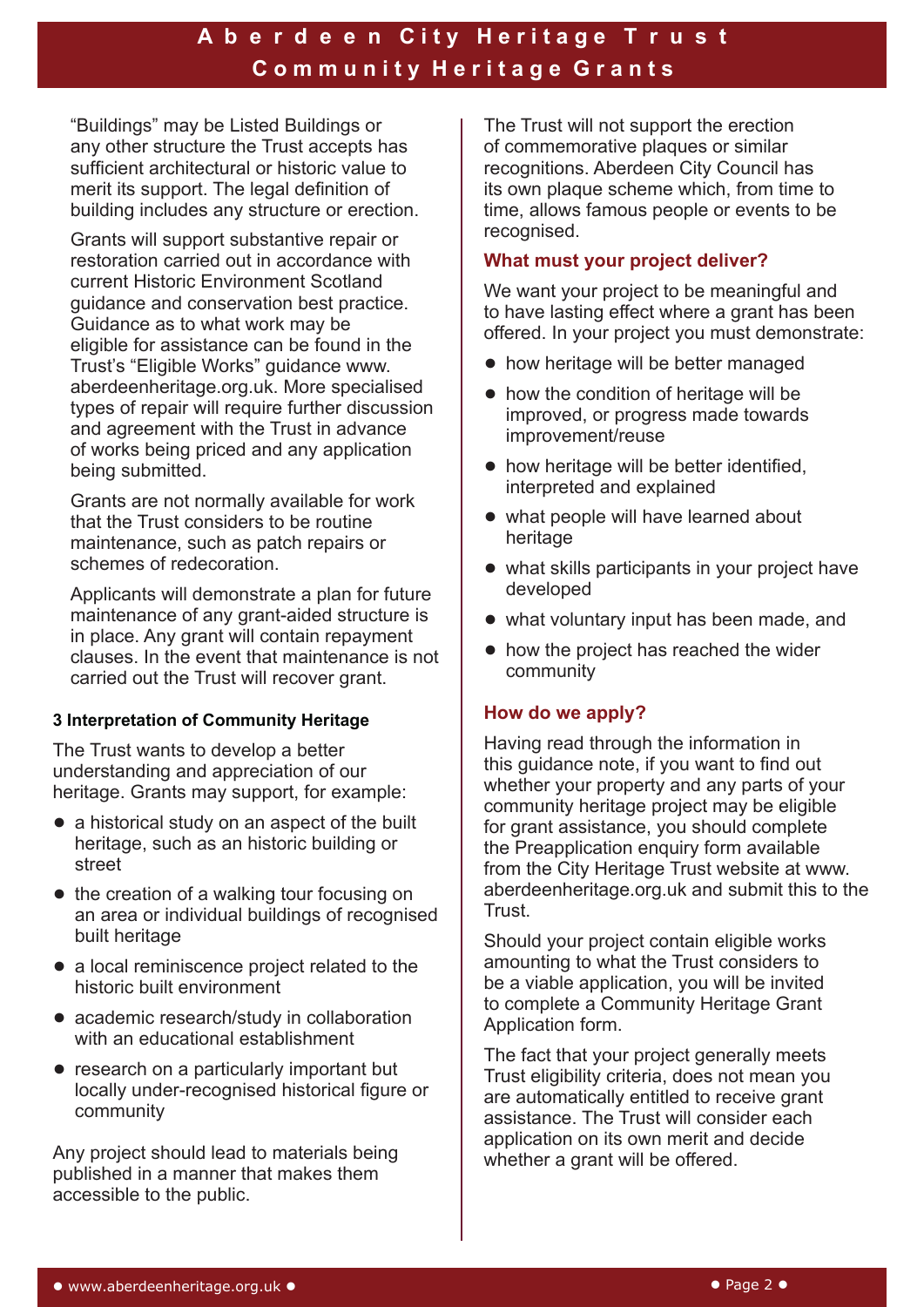## A b e r d e e n City Heritage T r u s t **C o m m u n i t y H e r i t a g e G r a n t s**

With your Grant Application form you will need to submit sufficient evidence to satisfy the Trust that your project will be delivered on a value for money basis. This will normally mean obtaining three quotations/tenders for the cost of the project unless, with the Trust agreement, the specialist nature of the work or project makes this impracticable. Other supporting information will be required with your application.

The Trust will then consider your application and decide whether to make an award of grant.

Any award of grant will have conditions that you will need to understand and accept. Grant payments will normally be made based on completed works. The Trust will consider making interim payments of grant on a case by case basis.

Work started before an offer of assistance from the Trust is formally accepted, will not normally be eligible for assistance. Retrospective applications for grant will not be considered.

It is the applicant's responsibility to investigate and ensure that all necessary permissions are in place prior to any work supported by a grant being started, and you will need to provide evidence of statutory consents/permissions as part of your application. All relevant copyrights and permissions for use of historic materials/ images etc… will need to be in place to allow delivery of your project.

A Trust grant award does not over-ride or replace the need for you to obtain all necessary statutory permissions or consents or permissions for the use of images or other copyrighted materials.

The fact that your project has statutory permission or consent does not, however, mean that work will be eligible for grant assistance. Applicants need to ensure that they comply with all relevant legislation and that the proposed work also meet the requirements of the Trust.

Repeat applications in relation to the same project or built structure will not be accepted unless otherwise agreed by the Trust

The Trust will review all sources of funding you have applied for or expect to receive towards your project. You will need to demonstrate that you have all the necessary funds agreed and in place prior to the start of your project.

#### **Grant rates**

Grant rates may vary depending on what type of work you propose however the maximum grant normally available is 75% of eligible costs up to a maximum grant of £5,000. Grant rates are discretionary and may be varied subject to the demand for grants.

#### **Further information**

Historic Environment Scotland is the body that is responsible for "listing" buildings of architectural or historic interest. More information about Listed Buildings can be found at:

https://www.historicenvironment.scot/ advice-and-support/listing-scheduling-anddesignations/listed-buildings/search-for-alisted-building/

Aberdeen City Council is responsible for designating Conservation Areas. Further information about Conservation Areas can be found at:

https://www.aberdeencity.gov.uk/services/ planning-and-building/building-conservationand-heritage/conservation-areas

#### **Contact**

To discuss your proposal and find out more about the Trust's Community Heritage Grants then contact:

**Project Officer Aberdeen City Heritage Trust PO Box 10450 Aberdeen AB10 1WS**

**Telephone: 01224-522755**

**Email: info@aberdeenheritage.org.uk**

**www.aberdeenheritage.org.uk**

**https://www.facebook.com/ aberdeenheritage**

Continued on Page 4